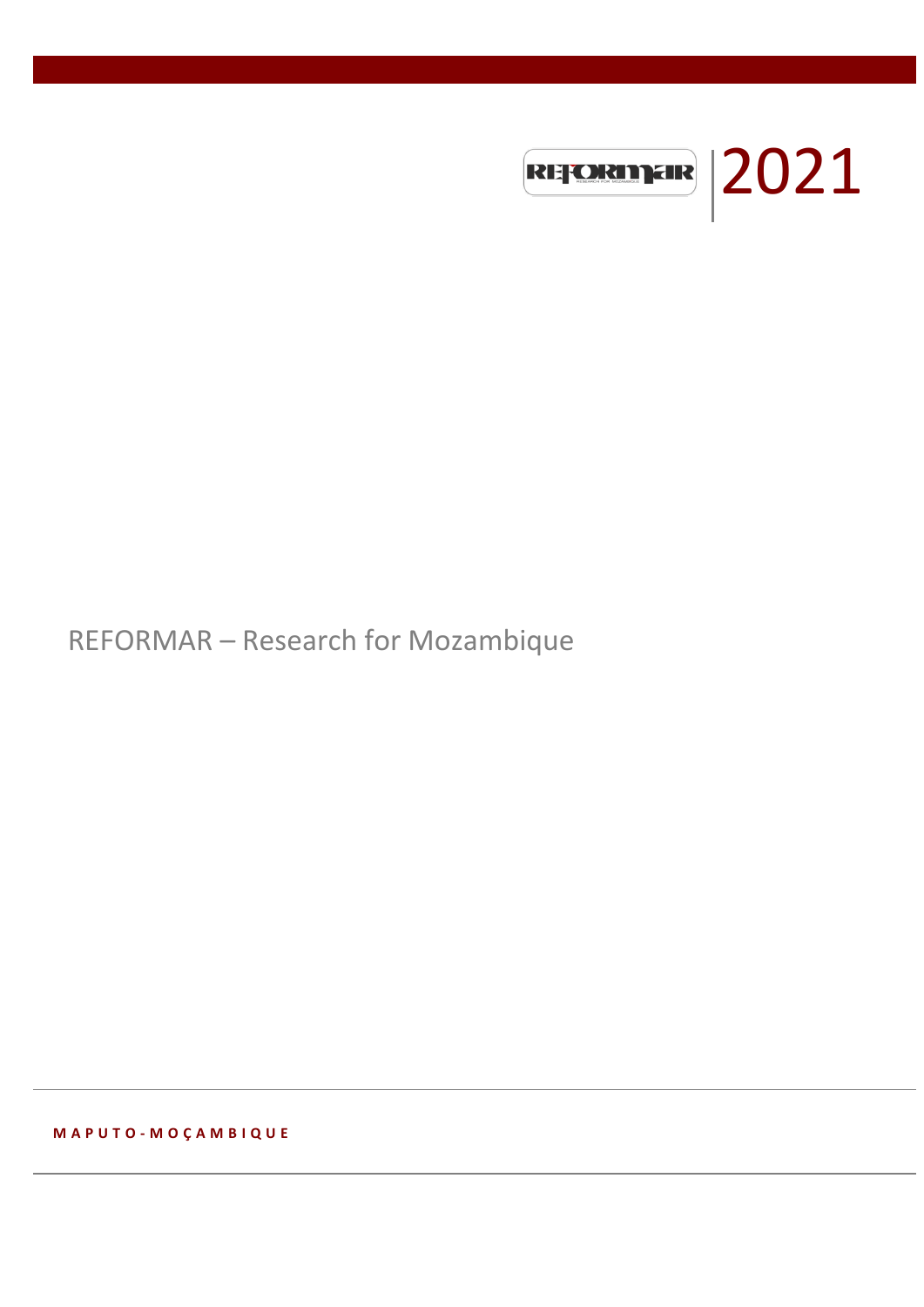# Executive summary

The 2021 Annual Report of *REFORMAR - Research for Mozambique* marks the sixth anniversary of the organisation. REFORMAR fulfils a unique role with its focus on the intersection of human rights and criminal justice. In 2021 our work remained constrained by COVID-19, but we have made notable progress and are proud to highlight some achievements, with reference to research, capacity building and advocacy. These achievements are testimony to REFORMAR's resilience and commitment to advancing human rights in Mozambique.

### Building knowledge

It is REFORMAR's primary objective to conduct research to support evidence-based policy-, law- and practice reform. In 2021, REFORMAR's research continued to focus on advancing democratic policing. At a minimum, democratic policing requires the police to adhere to the rule of law; be accountable, and work in service of the public in a procedurally fair manner. In particular, REFORMAR published a fact sheet in Portuguese explaining democratic policing. With reference to COVID-19 and criminal justice, REFORMAR published the report "*Criminal Justice, Human Rights and Covid-19 in Mozambique*". Both publications were prepared in collaboration with our partner *Africa Criminal Justice Reform* (ACJR) at the Dullah Omar Institute of the University of the Western Cape (South Africa). Over the past five years we have been engaged in research on children in conflict with the law. The latest findings were published in "*Analysis of the Situation of Access to Justice for Children in Mozambique*". The study was funded by UNICEF supporting the Ministry of Justice, Constitutional and Religious Affairs. REFORMAR also assisted the *Socio-Economic Rights Project* of the Dullah Omar Institute on the role of paralegals and prepared a report focussing on Mozambique for the larger report "*Legal Recognition of Paralegals in Africa: Lessons, Challenges and Good Practices*". The Mozambique chapter reflected on the important role that paralegals play in supporting access to justice. We also commenced with a project in Tete in collaboration with the *Association for Human Rights of Tete* focussing on children and pre-trial detention. The findings are scheduled for publication in 2022.

REFORMER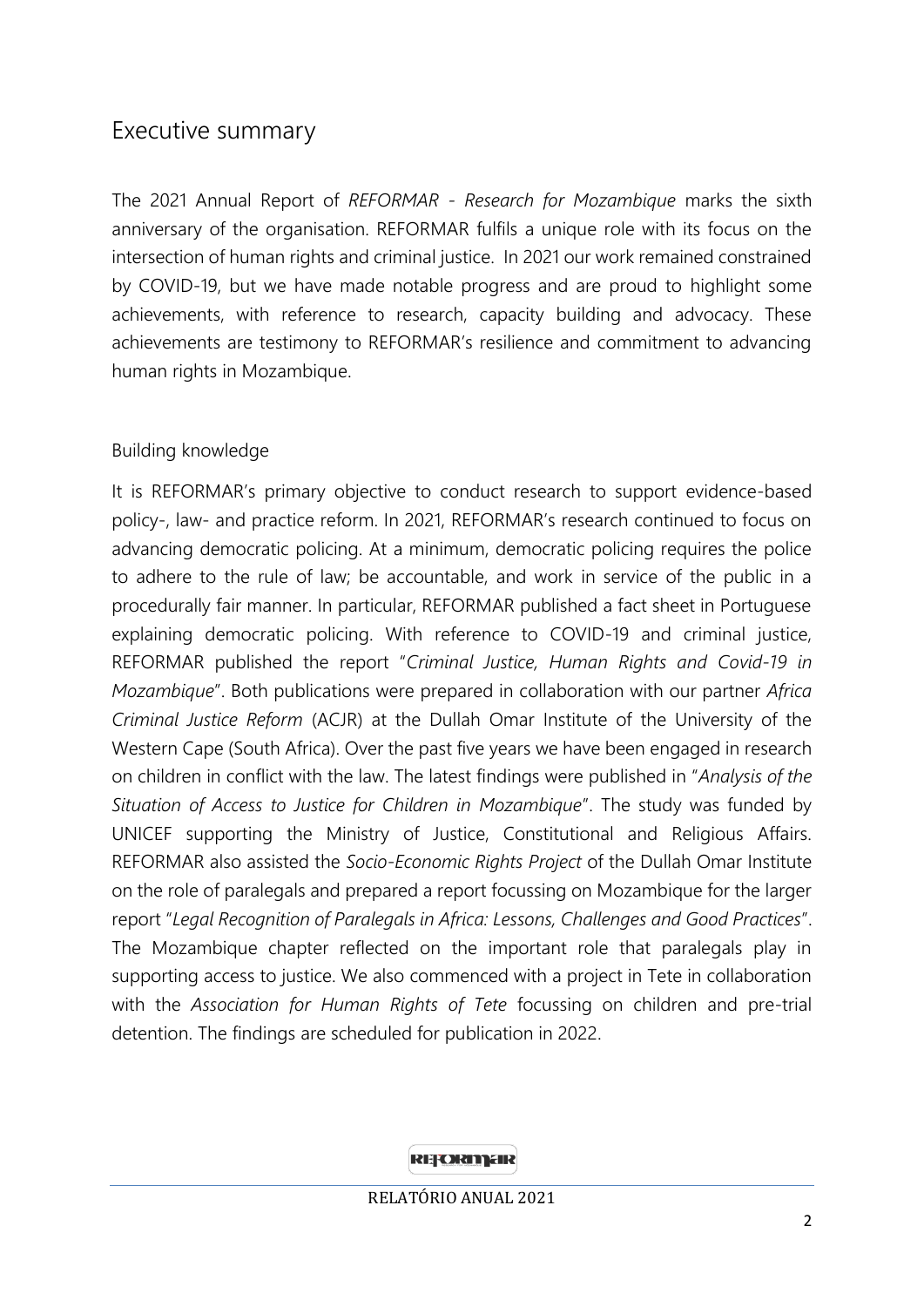## Capacity building

REFORMAR collaborated extensively with the Legal Training College, the state-run centre dedicated to the training of officials in the justice system, and formalised this in a memorandum of understanding. Some 120 police officers participated in training courses on democratic policing facilitated in Maputo, Beira and Nampula. We designed and presented the teaching module "Penology: Theory, Practices and Advances". The module aims at stimulating a critical analysis of conventional punitive approaches to criminal justice and offers participants a perspective, based on empirical research findings from the fields of applied law and sociology. This annual module was taught at Master's degree level at the Police Sciences Academy; at the induction training for judges and prosecutors at the Legal Training College; and at Eduardo Mondlane University's Law School. For the first time, more than 100 new judges and prosecutors will be exercising their functions prepared and sensitised about the intersection of human rights and criminal justice. The module will now be a fixed feature at these institutions and testimony to REFORMAR's desire to have long-term and sustained impact.

### Advocacy

REFORMAR continued to lead the campaign for prisoners to vote, which started in 2018. We have also come across a number of cases where children and young people (younger than 21 years) were sentenced to terms of imprisonment beyond the jurisdiction of the trial court. In October 2021 we submitted an application to the Supreme Court to review the sentence of a minor aged 20 years sentenced to 22 years imprisonment. Mozambican law sets the maximum term of imprisonment for a 20-year-old at 12 years. The matter was referred by the Supreme Court to the Legal Aid Institute with which REFORMAR submitted the final request for review to the Provincial Court of Gaza and a decision is awaited. We are now engaged, with the support of the Department of Correctional Service to identify all children and young people who may have been sentenced to terms of imprisonment beyond the trial court's jurisdiction. A list of such cases was subsequently submitted to the Attorney-General's Office to investigate further with the aim to ensure that their sentence and detention are legal.

In 2021 REFORMAR's commenced support to the Boane Juvenile Rehabilitation Correctional Facility. It accommodates males under the age of 21 years and is the only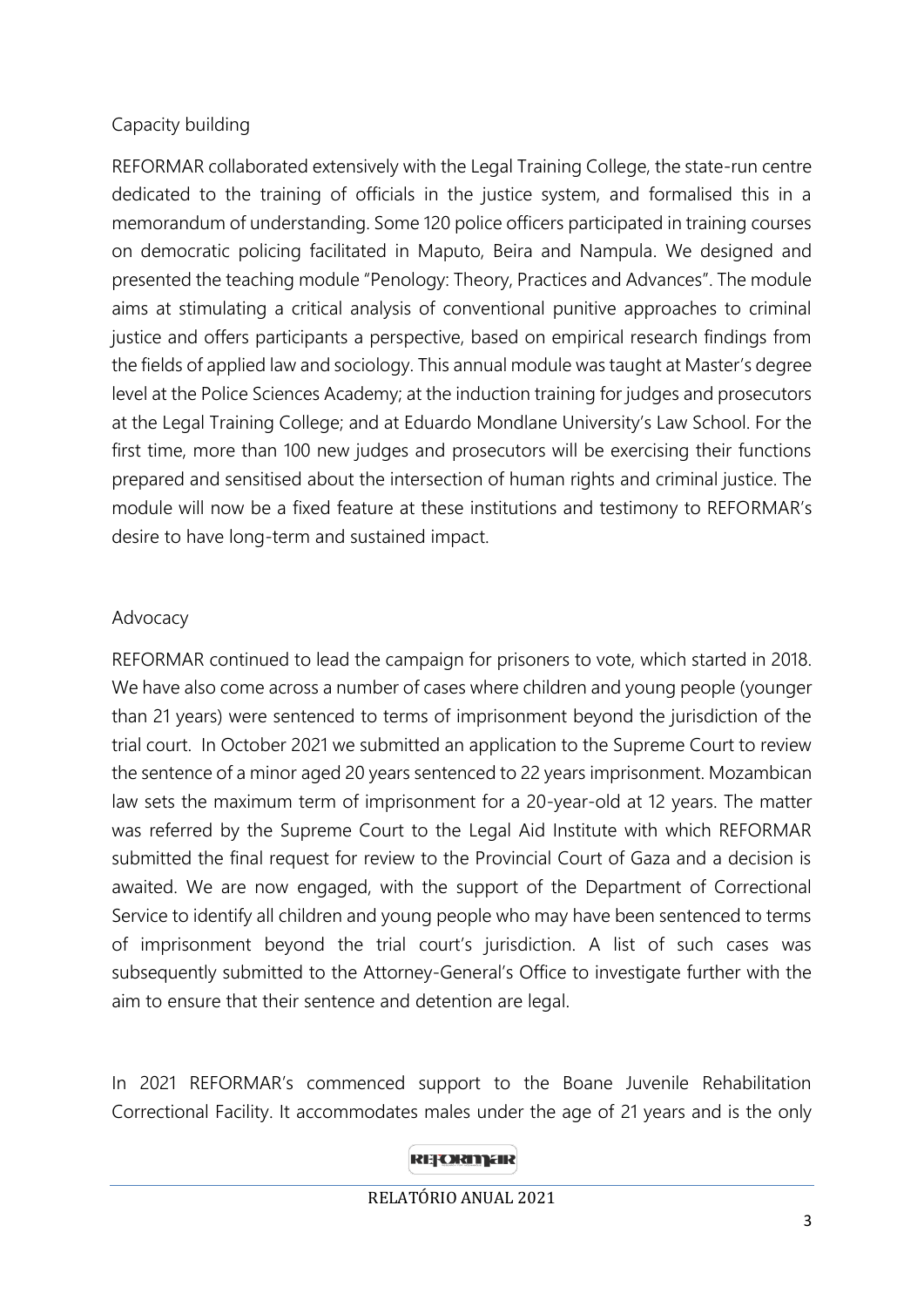one of its kind in the country. The collaboration, which started in 2020, saw a number of rehabilitation and social reintegration activities for the young inmates. Our support is focused on training would-be tailors and photographers. The first tailoring course ran from April 2020 to October 2021, culminating in a ceremony organised with the National Institute for Employment and Professional Training where the tailors received their certificates. A second course has started and will end in 2022. In December 2021, an Introduction to Photography course started with ten inmates. It is aimed at teaching marketable photography skills to assist young people with a source an income once released.

REFORMAR also gained domestic and national recognition. In October 2021, REFORMAR was part of the Expert Meeting on Arbitrary Detention and Criminalisation of Drug Users in Africa, organised by the International Drug Policy Consortium. We paid particular attention to the decriminalisation of soft drug use since law enforcement typically targets children and young people and there is no evidence indicating that criminalisation is effective in preventing drug use amongst children and young people.

REFORMAR's Director Tina Lorizzo was also in several television programmes commenting on criminal justice and human rights issues. These dealt with, amongst others, the lack of recognition of gender dynamics in sentencing in Mozambique and the reported sexual exploitation of inmates at the Women's Correctional Facility of Ndlavela (Maputo) following an exposé in June 2021 and was followed by an opinion article in the newspaper *O País* on sexual abuse in prisons as a global rights crisis.

### Our partners

The achievements highlighted above would not have been possible without the passion of REFORMAR's staff and partners, such as Africa Criminal Justice Reform, which has supported REFORMAR since its inception. We must also express our gratitude to our partners in government, namely the Legal Training College, Attorney General's Office, the Ministry of Justice, Constitutional, and Religious Affairs, and in particular the Department of Correctional Service and the Legal Aid Institute. We also wish to thank our international partners: Maestral International, Voluntary Service Overseas, the UN High Commissioner for Human Rights, the UN Development Program and the African Centre of Excellence for Access to Justice. Lastly, sincere gratitude is extended to the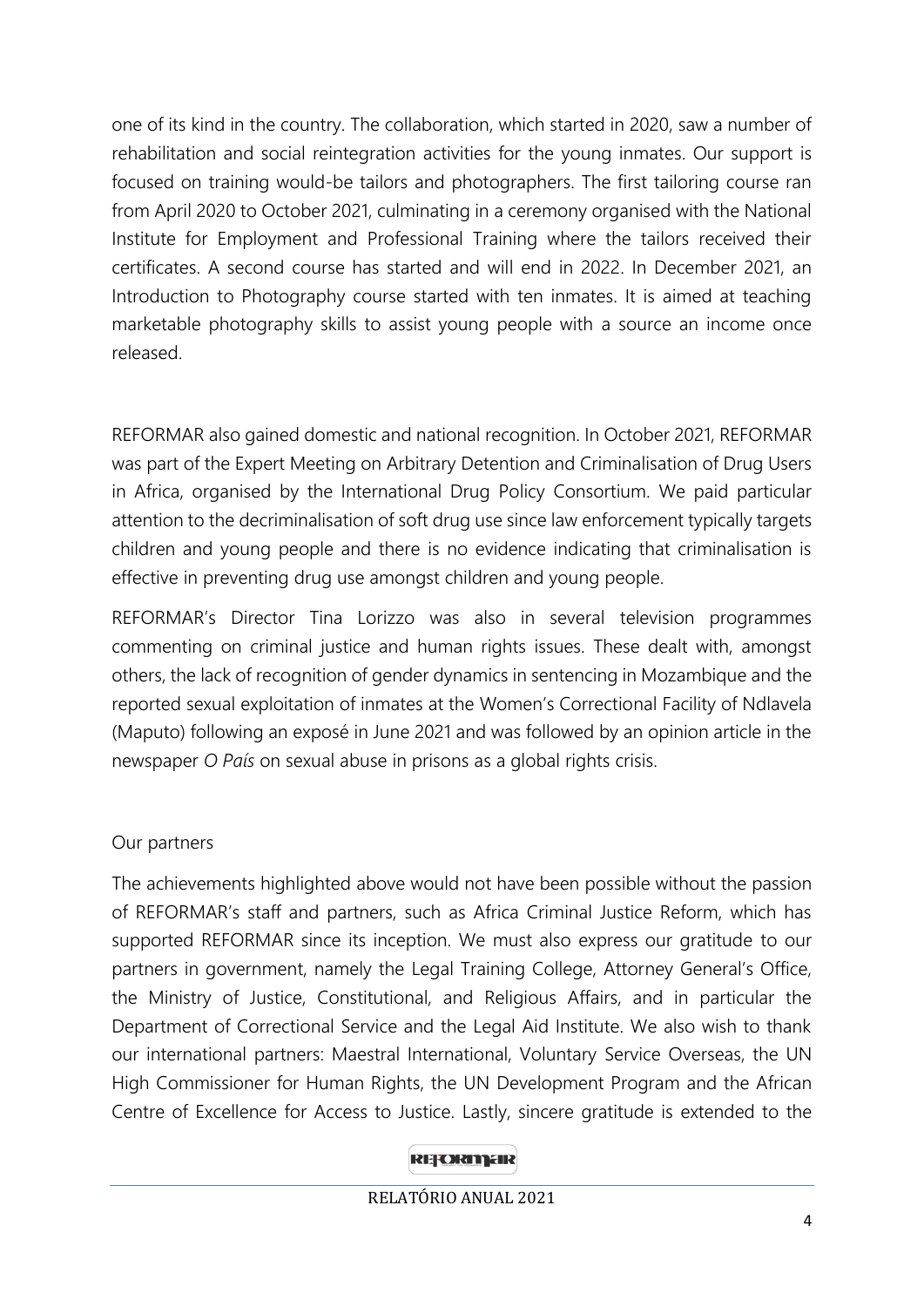growing number of civil society organisations and universities as partners. Among them are the Eduardo Mondlane University, the Academy of Police Sciences and the Higher Institute of Science and Technology. We look forward our continued cooperation and mutual support.

**REFORMER**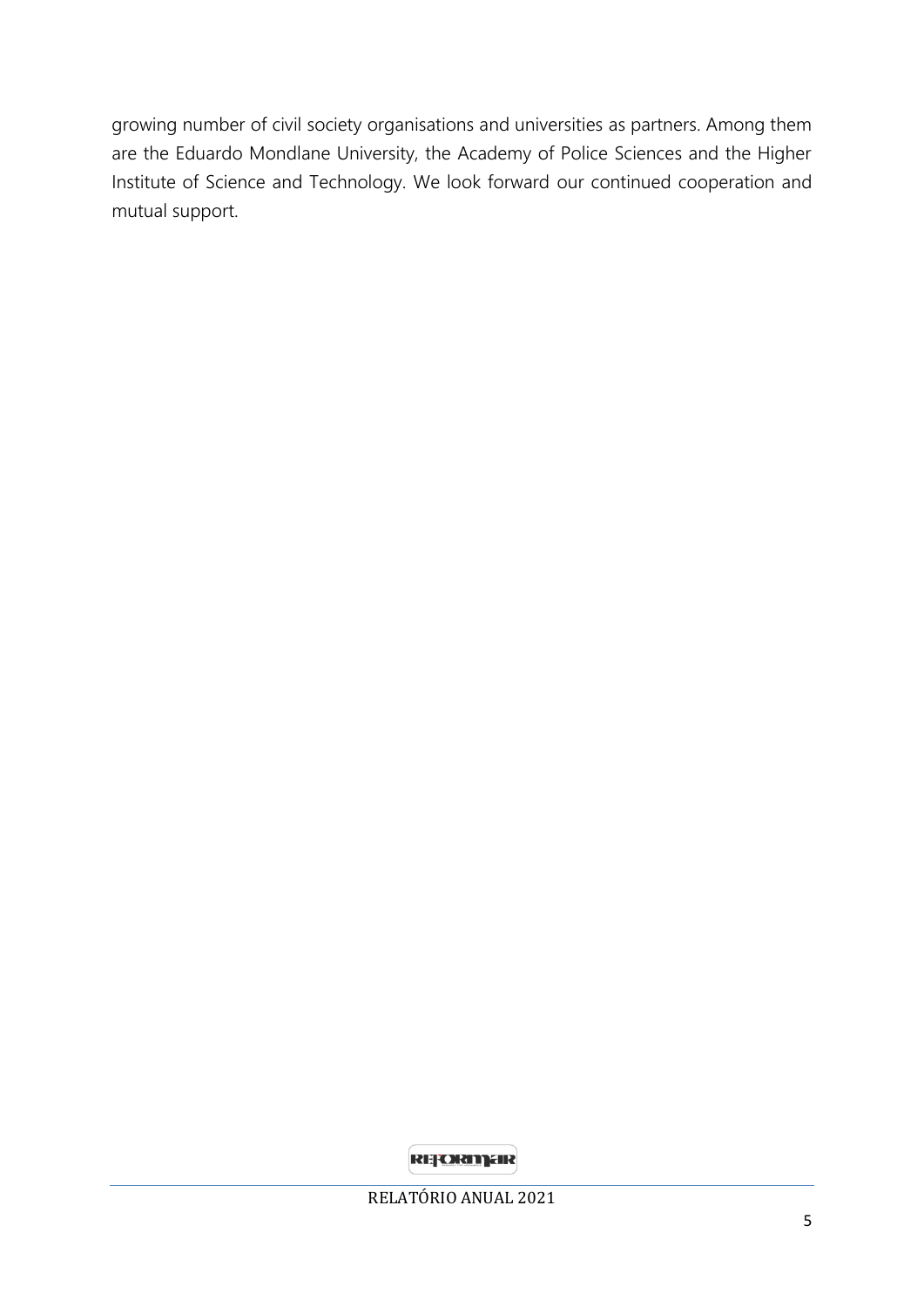# Sumário executivo

O Relatório Anual 2021 da *REFORMAR – Research for Mozambique* marca o sexto aniversário da organização. A REFORMAR cumpre um papel único com o seu enfoque na intersecção dos direitos humanos e da justiça criminal. Em 2021 o nosso trabalho permaneceu limitado pela COVID-19, mas fizemos progressos notáveis e orgulhamo-nos de destacar algumas realizações, com referência à investigação, desenvolvimento de capacidades e advocacia. Estas realizações são o testemunho da resiliência e empenho da REFORMAR em fazer avançar os direitos humanos em Moçambique.

### Construir Conhecimento

É o principal objectivo da REFORMAR a realização de investigação baseada em provas para apoiar a reforma legislativa, de politicas e práticas. Em 2021, a investigação da REFORMAR continuou a centrar-se no avanço do policiamento democrático. No mínimo, o policiamento democrático exige que a polícia adira ao estado de direito; seja responsável, e trabalhe ao serviço do público de uma forma processualmente justa. Em particular, a REFORMAR publicou uma ficha informativa em português que explica o policiamento democrático. Com referência à COVID-19 e à justiça criminal, a REFORMAR publicou o relatório "*Justiça criminal, Direitos Humanos e Covid-19 em Moçambique*". Ambas as publicações foram preparadas em colaboração com o nosso parceiro *Africa Criminal Justice Reform* (ACJR) no Instituto Dullah Omar da Universidade do Cabo Ocidental (África do Sul). Também realizámos, ao longo dos últimos cinco anos, pesquisas sobre crianças em conflito com a lei. Os últimos resultados foram publicados em "*Análise da Situação de Acesso à Justiça para Crianças em Moçambique*". O estudo foi financiado pela UNICEF para o Ministério da Justiça, Assuntos Constitucionais e Religiosos. A REFORMAR também apoiou o *Projecto de Socio-economic Rights* do Instituto Dullah Omar sobre o papel dos paralegais e preparou um relatório centrado em Moçambique para o relatório mais vasto "*Reconhecimento Jurídico dos Paralegais em África: Lições, Desafios e Boas Práticas".* O capítulo de Moçambique reflectiu sobre o papel importante que os paralegais desempenham no apoio ao acesso à justiça. Começámos também com um projecto em Tete, em colaboração com a *Associação para os Direitos Humanos em Tete*, centrado nas crianças e na prisão preventiva. As conclusões estão agendadas para publicação em 2022.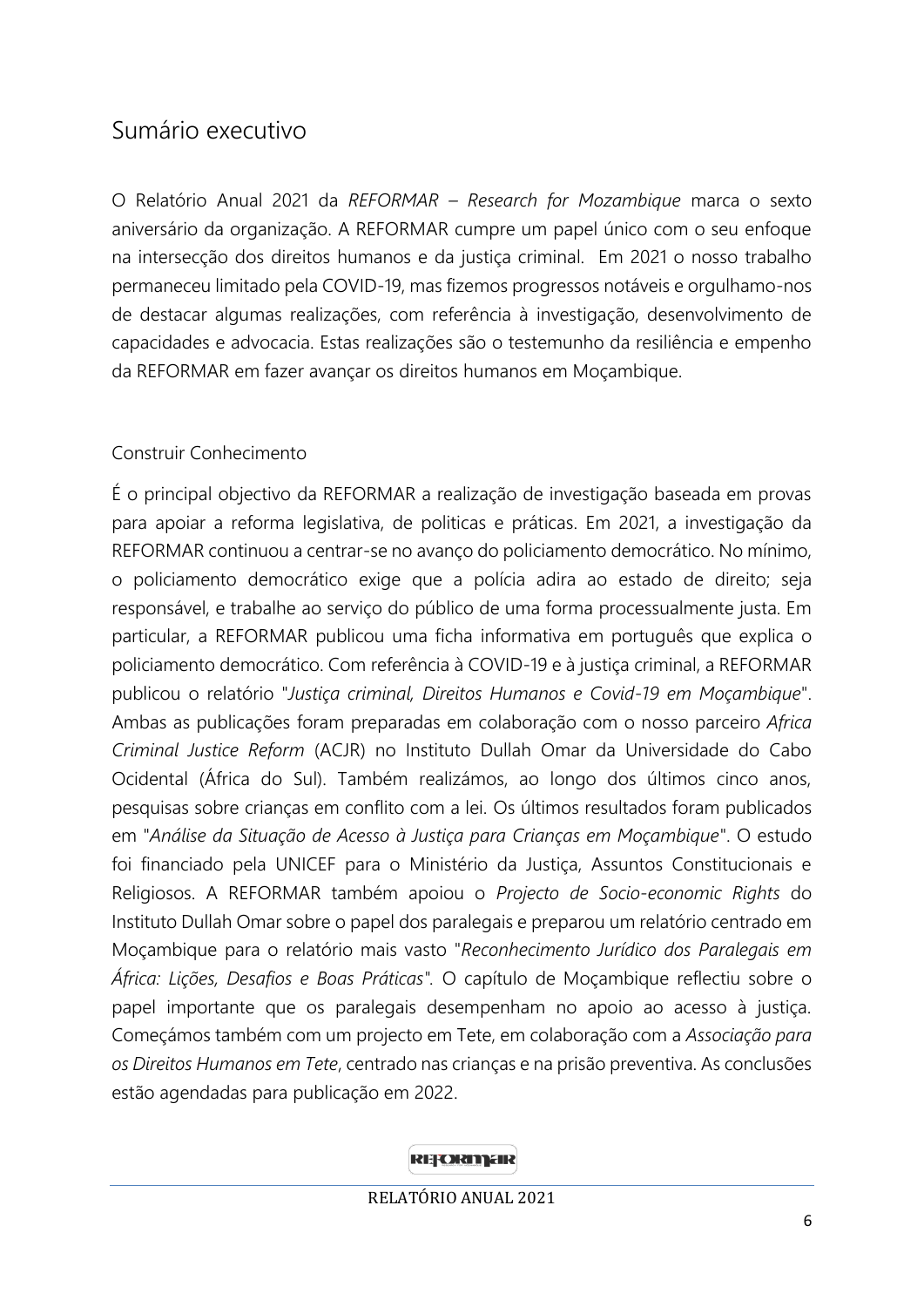### Desenvolvimento de Capacidades

A REFORMAR colaborou extensivamente com o *Centro de Formação Jurídica e Judiciaria* e formalizou isto num memorando de entendimento. Cerca de 120 agentes da Polícia participaram em cursos de formação sobre policiamento democrático facilitados em Maputo, Beira e Nampula. Concebemos e apresentámos o módulo de ensino "*Penologia": Teoria, Práticas e Avanços*". O módulo visa estimular uma análise crítica das abordagens punitivas convencionais à justiça penal e oferece aos participantes uma perspectiva, baseada em resultados de investigação empírica dos campos do direito aplicado e da sociologia. Este módulo anual foi leccionado a nível de mestrado na *Academia de Ciências Policiais*, e na formação de indução para juízes e procuradores *do*  Centro de Formação Jurídica e Judiciaria; bem como na Faculdade de Direito da Universidade Eduardo Mondlane. Pela primeira vez, mais de 100 novos juízes e procuradores estarão a exercer as suas funções preparados e sensibilizados em matéria de direitos humanos aplicados à justiça criminal. O módulo terá agora uma característica fixa nestas instituições e testemunho do desejo da REFORMAR de ter um impacto sustentado a longo prazo.

### Advocacia

A REFORMAR continuou a liderar a campanha para o direitos dos reclusos ao voto, que começou em 2018. Encontrámos também vários casos em que crianças e jovens (menores de 21 anos) foram condenados a penas de prisão para além da duração estabelecida por lei. Em Outubro de 2021, apresentámos um pedido ao Tribunal Supremo para rever a sentença de um menor de 20 anos de idade condenado a 22 anos de prisão. A Lei Moçambicana estabelece a pena máxima de 12 anos de prisão para um menor de 20 anos. O assunto foi então formalmente submetido ao Tribunal Provincial de Gaza junto do Instituto de Patrocínio e Assistência Jurídica e aguarda-se uma decisão. Estamos agora empenhados, com o apoio do Serviço Nacional Penitenciário, em identificar todas as crianças e jovens que possam ter sido condenados a penas de prisão para além do estabelecido por lei. Uma lista de tais casos foi subsequentemente apresentada à Procuradoria-Geral para averiguar os casos e repor a legalidade, onde necessário.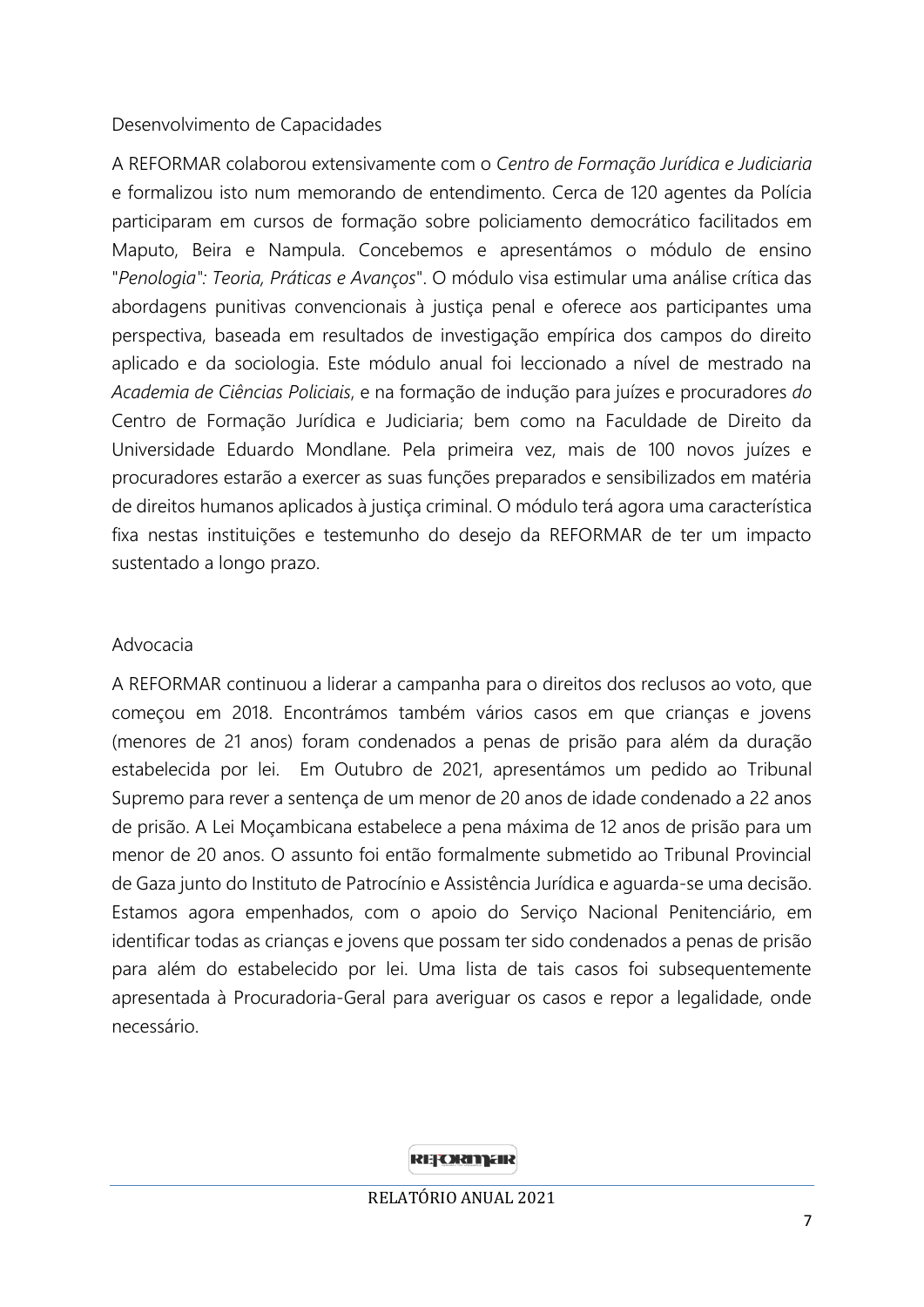Em 2021, a REFORMAR iniciou o apoio ao Estabelecimento Penitenciário de Recuperação Juvenil de Boane. O estabelecimento alberga jovens até 21 anos de idade e é a única prisão juvenil do país. A colaboração, que começou em 2020, viu uma série de actividades de reabilitação e reintegração social para jovens reclusos. O nosso apoio centra-se na formação de futuros alfaiates e fotógrafos. O primeiro curso de alfaiataria decorreu entre Abril de 2020 e Outubro de 2021, culminando numa cerimónia organizada com o Instituto Nacional de Emprego e Formação Profissional, onde os alfaiates receberam os seus certificados. Um segundo curso teve início e terminará em 2022. Em Dezembro de 2021, teve início um curso de Introdução à Linguagem Fotográfica com dez reclusos. O seu objectivo é ensinar habilidades de fotografia comercializável para ajudar os jovens com uma fonte de rendimento, uma vez libertados.

A REFORMAR também ganhou reconhecimento internacional e domestico. Em Outubro de 2021, a REFORMAR fez parte da Reunião de Peritos sobre Detenção Arbitrária e Criminalização de Utilizadores de Drogas em África, organizada pelo *International Drug Policy Consortium*. Demos particular atenção à descriminalização do consumo de drogas leves, uma vez que a aplicação da lei visa tipicamente crianças e jovens e não existem provas que indiquem que a criminalização seja eficaz na prevenção do consumo de drogas entre crianças e jovens.

A directora da REFORMAR, Tina Lorizzo, esteve também em vários programas de televisão a comentar questões de justiça criminal e direitos humanos. Estes tratavam, entre outros, da falta de reconhecimento da dinâmica de género nas sentenças em Moçambique; e da exploração sexual das reclusas no Estabelecimento Penitenciário de Mulheres de Ndlavela (Maputo) na sequência de uma investigação publicada em Junho de 2021. A participação foi seguida de um artigo de opinião no jornal *O País* sobre o abuso sexual nas prisões como uma crise global de direitos.

### Os Nossos Parceiros

As realizações acima salientadas não teriam sido possíveis sem a paixão do pessoal da REFORMAR e parceiros tais como a *Africa Criminal Justice Reform*, que tem apoiado a REFORMAR desde o seu início. Devemos também expressar a nossa gratidão aos nossos parceiros governamentais, nomeadamente o Centro de Formação Jurídica e Judiciaria, a